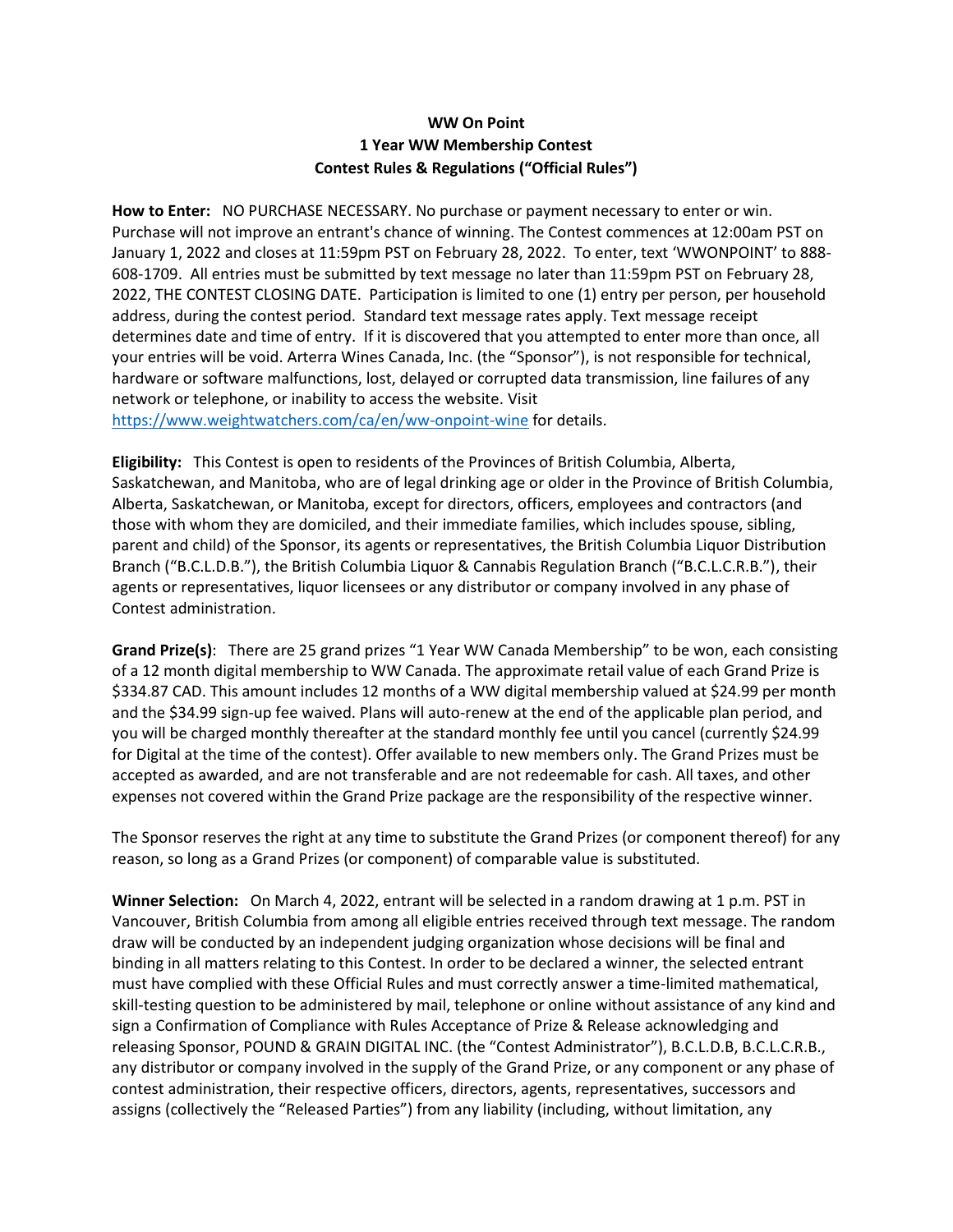damages, losses or injury) in connection with this Contest, the awarding of the Grand Prize and/or resulting from acceptance or use of the Grand Prize (including any prize-related activity). The odds of winning depend upon the number of entries received. The selected entrant will be notified by text message, mail, electronic mail or by telephone, within two (2) days of the draw date. If a selected entrant cannot be contacted within seven (7) days of selection, if there is a return of any Grand Prize notification as undeliverable, or if the selected entrant fails to comply with any of the foregoing, that selected entrant will be disqualified and an alternate entrant will be selected from among the remaining eligible entries. Winner must provide proof that they are of legal age to purchase alcohol products in the form of government issued photo ID.

**Miscellaneous:** The Provincial liquor agencies are not connected with this Contest in any manner whatsoever and are not liable in any way whatsoever in regard to any matter that relates to this Contest.

Sponsor reserves the right to terminate or amend this Contest, in whole or in part, without prior notice except to the B.C.L.D.B. Any termination will be subject, in British Columbia to the approval of the B.C.L.D.B.

By accepting a Grand Prize, the winner consents to the use of his/her name, address (city and Province), voice, statements and or photograph, without further compensation or authorization, to be used for promotional purposes by the Sponsor or any related entities thereto in connection with this Contest. All information obtained from non-winning ballots will be used only to administer this Contest and for no other purpose. This Contest is subject to all relevant Canadian laws, is owned and operated by the Sponsor and administered by POUND & GRAIN DIGITAL INC. The Sponsor is not responsible for any printing errors or omissions and reserves the right to cancel or amend this Contest in the event of such errors or omissions.

By entering the Contest, each entrant agrees to release, indemnify and forever hold harmless the Released Parties from and against any and all claims, demands, damages, actions and causes of action arising or to arise by reason of the entrant's participation in the Contest and/or the acceptance, use or misuse of the Grand Prize.

Additionally, Instagram and its owner Facebook Inc. are also designated as Releasees. The Contest is in no way sponsored, endorsed or administered by, or associated with Instagram and/or its parent owner Facebook Inc. The Instagram Service is one of the Facebook Products provided for use by Facebook Inc. Instagram and Facebook Inc. is completely released of all liability by each entrant or participant in this Contest. Any questions, comments or complaints regarding the Contest must be directed to the Sponsor and not Instagram or Facebook Inc. The Sponsor reserves the right to, without prior notice and at any time, terminate this Contest, in whole or in part, or modify this Contest in any way, should any factor interfere with its proper conduct as contemplated by these Official Rules and Regulations. The Sponsor is not responsible for lost, incomplete or illegible entries. ANY ATTEMPT BY AN ENTRANT TO DELIBERATELY DAMAGE THE WEBSITE OR UNDERMINE THE LEGITIMATE OPERATION OF THE CONTEST IS IN VIOLATION OF CRIMINAL AND CIVIL LAWS AND SHOULD SUCH AN ATTEMPT BE MADE, SPONSOR RESERVES THE RIGHT TO SEEK REMEDIES AND DAMAGES FROM ANY SUCH PERSON TO THE FULLEST EXTENT PERMITTED BY LAW, INCLUDING CRIMINAL PROSECUTION. Sponsor reserves the right, at its sole discretion, to disqualify any individual it finds, in its sole discretion, to be tampering with the entry process or the operation of this Contest or web site; to be in violation of the terms of service of the web site; to be acting in violation of these Official Rules; or to be acting in a non-sportsmanlike or disruptive